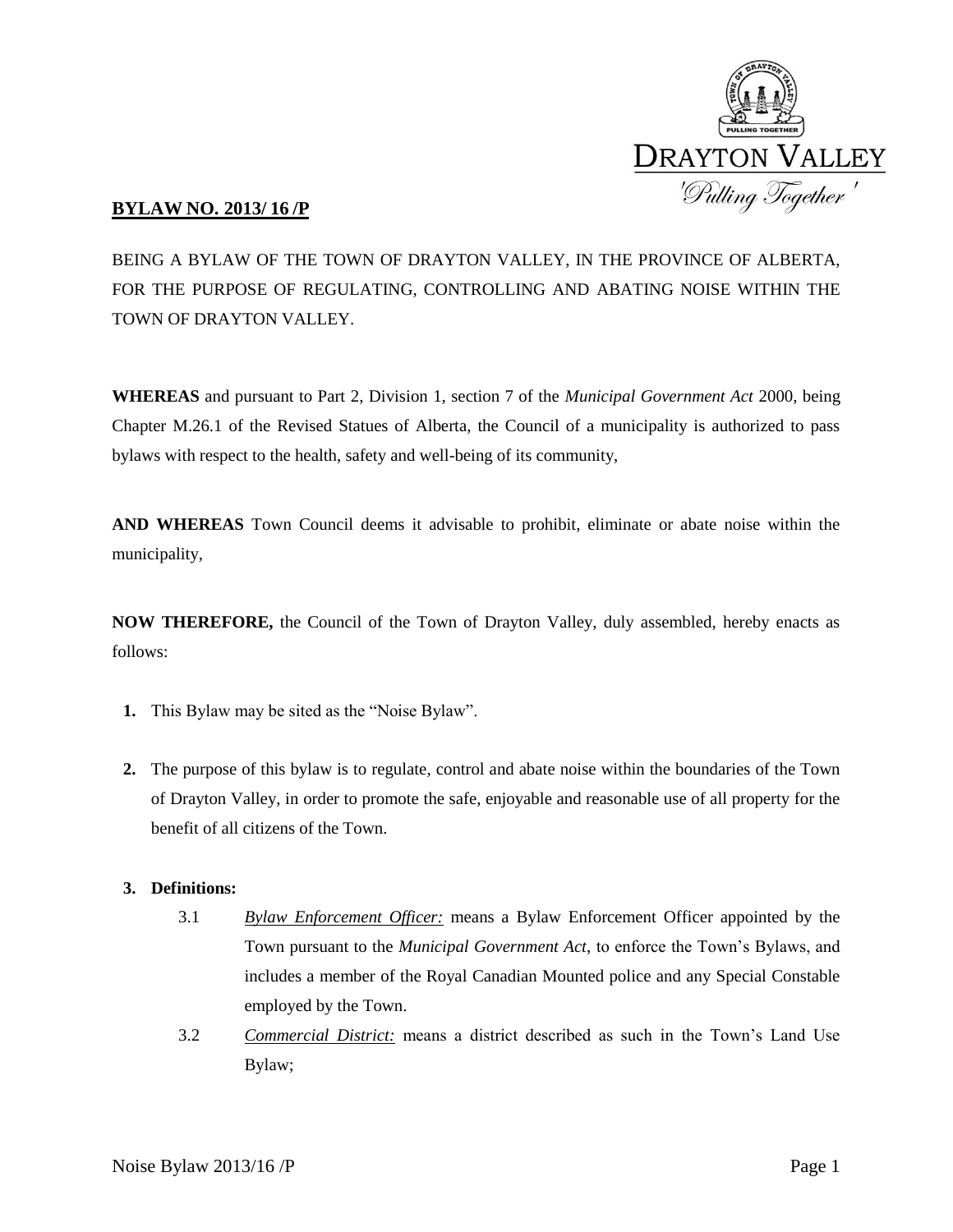- 3.3 *Industrial District:* means a district described as such in the Town's Land Use Bylaw;
- 3.4 *Land Use Bylaw:* means Bylaw 2007/24/D of the Town of Drayton Valley, as amended from time to time and includes any bylaw passed in substitution for or in addition to Bylaw 2007/24/D;
- 3.5 *Occupant:* means any person other than the registered owner who is in possession or control of a property, including, but not restricted to, a lessee, licensee, tenant or agent of the Owner.

#### 3.6 *Owner:* means

- 3.6.1 any person(s) registered as the Owner of Property under the *Land Titles Act*:
- 3.6.2 any person(s) who is recorded as the Owner of Property on the assessment role of the Town.
- 3.6.3 any person(s) who has become the beneficial owner of the property, including by entering into a Purchase and Sale Agreement, whether they have purchased or otherwise acquired direct from the owner or from another purchaser, and who has not yet become the registered owner thereof;
- 3.6.4 any person(s) holding himself out as the person exercising the power of authority of ownership or, who for the time being exercises the powers and authority of ownership over the property; and
- 3.6.5 any person(s) in control of a property under construction; or
- 3.7 *Permit:* means written authorization issued by the Town pursuant to section 6.4 of this Bylaw.
- 3.8 *Peace Officer:* means a member of the RCMP, a Bylaw Enforcement Officer or Special Constable as appointed by the Town.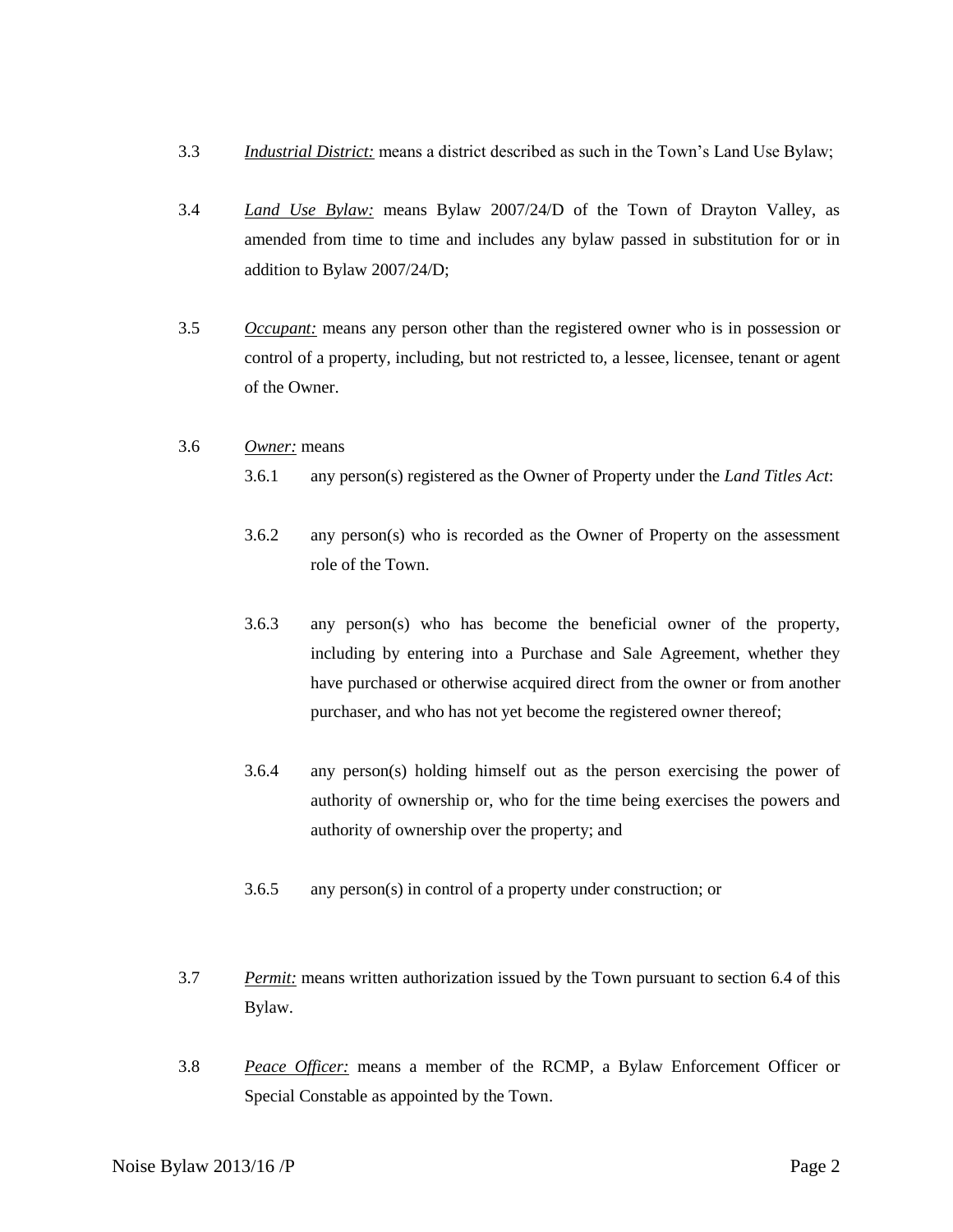- 3.9 *Person:* means a corporation, partnership, society or individual, and the heirs, executors, administrators or other legal representative of an individual.
- 3.10 *Property:* means any lands, buildings, structures, or premises, or any personal property located thereupon, within the municipal boundaries of the Town.
- 3.11 *Residential District:* means a land use designation defined as such in the Town's Land Use Bylaw.
- 3.12 *Town:* means the Town of Drayton Valley, in the Province of Alberta.
- 3.13 *Bylaw Violation Tag*: means a tag or similar document issued by the Town pursuant to the *Municipal Government Act* for the purpose of notifying a person that an offence has been committed for which a prosecution may follow.
- 3.14 *Violation Ticket:* means a ticket issued pursuant to Part 2 of the *Provincial Offences Procedure Act S.A. 1988 C P-21.5* as amended or repealed and replaced from time to time (hereinafter the POPA) and regulations thereunder.
- 3.15 *Voluntary Penalty:* means a penalty specified in this bylaw for a contravention of a provision of this bylaw which amount shall be paid by a person to whom an violation ticket has been issued.

# **4. General**

4.1 Except to the extent it is by this bylaw, no Person shall make, continue, cause or allow to be made or continued any loud, unnecessary, raucous, unusual or excessive noise or vibration which disturbs, annoys, injures, endangers or detracts from comfort, repose, health, peace or safety of any Person within the limits of the Town.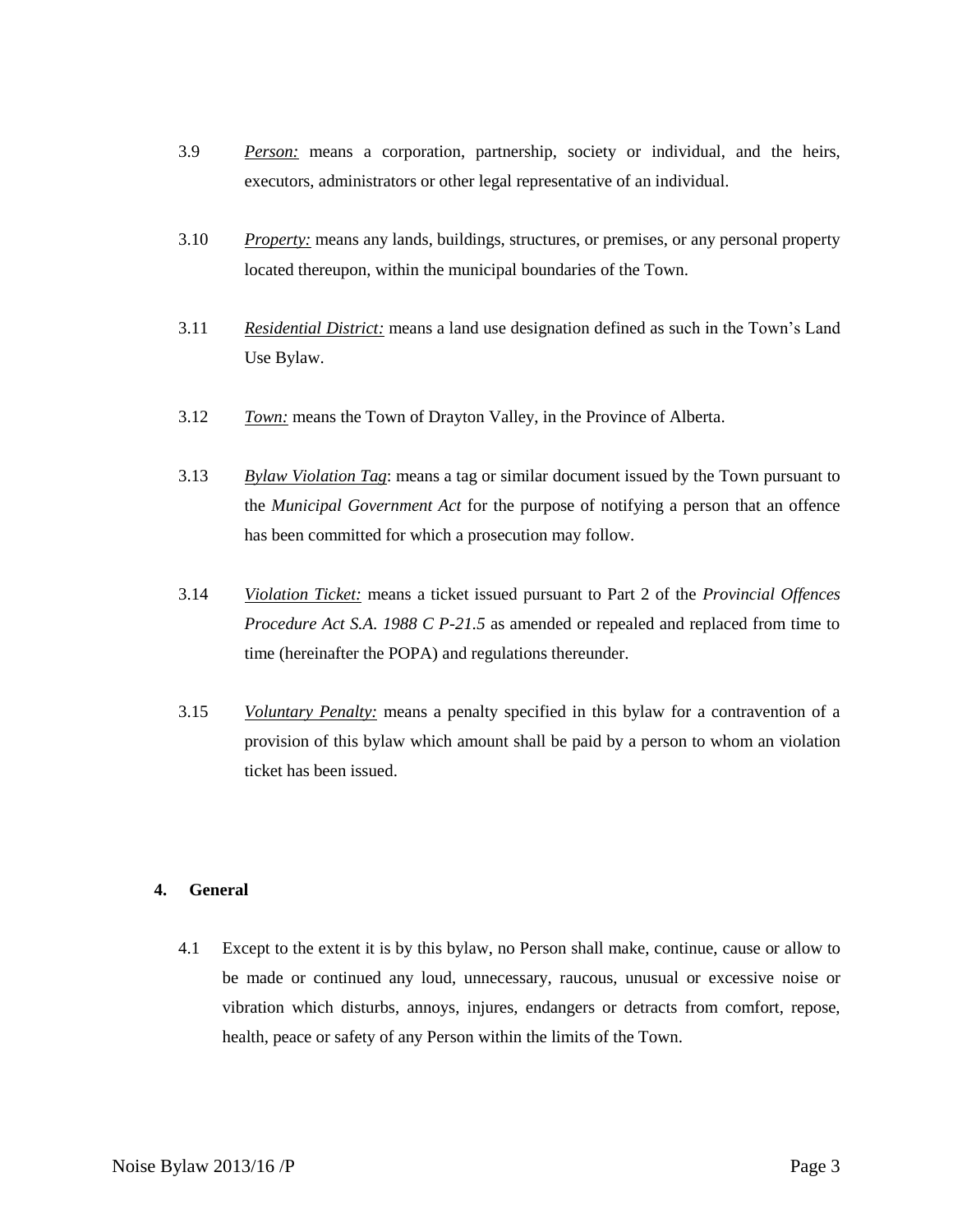- 4.2 Except to the extent it is by this bylaw, no Person being the Owner, or Occupant of a property within the limits of the Town shall permit, suffer or allow such Property to be used in a manner such that any loud, unnecessary, unusual or excessive noise, or any noise whatsoever which emanates from the Property, annoys, endangers, detracts, disturbs or tends to disturb the health, quiet, peace, rest, enjoyment, comfort, or convenience of any Person or Persons within the limits of the Town.
- 4.3 No Person shall own, keep or harbor any animal or bird which makes, or causes to be made, any noise which annoys, endangers, detracts, disturbs or tends to disturb the health, quiet, peace, rest, enjoyment, comfort, or convenience of any Person or Persons within the limits of the Town.
	- 4.4 In determining whether a noise annoys, endangers, detracts, disturbs or tends to disturb the health, quiet, peace, rest, enjoyment, comfort, or convenience of any Person or Persons within the limits of the Town, consideration may be given but is not limited to the following:
		- 4.4.1 The type, volume and duration of the sound;
		- 4.4.2 The time of day or night and day of the week;
		- 4.4.3 The nature and use of the surrounding area; and
		- 4.4.4 The nature of the activity of the Person or Persons being disturbed.
- 4.5 No Person shall emit or cause or permit the emission of sound or noise resulting from an act listed below if the sound or noise is clearly audible outside the Property from which the noise originates:
	- 4.5.1 racing of any motor vehicle other than in a racing event permitted by law;
	- 4.5.2 the operation of a motor vehicle in such a way that the tires squeal;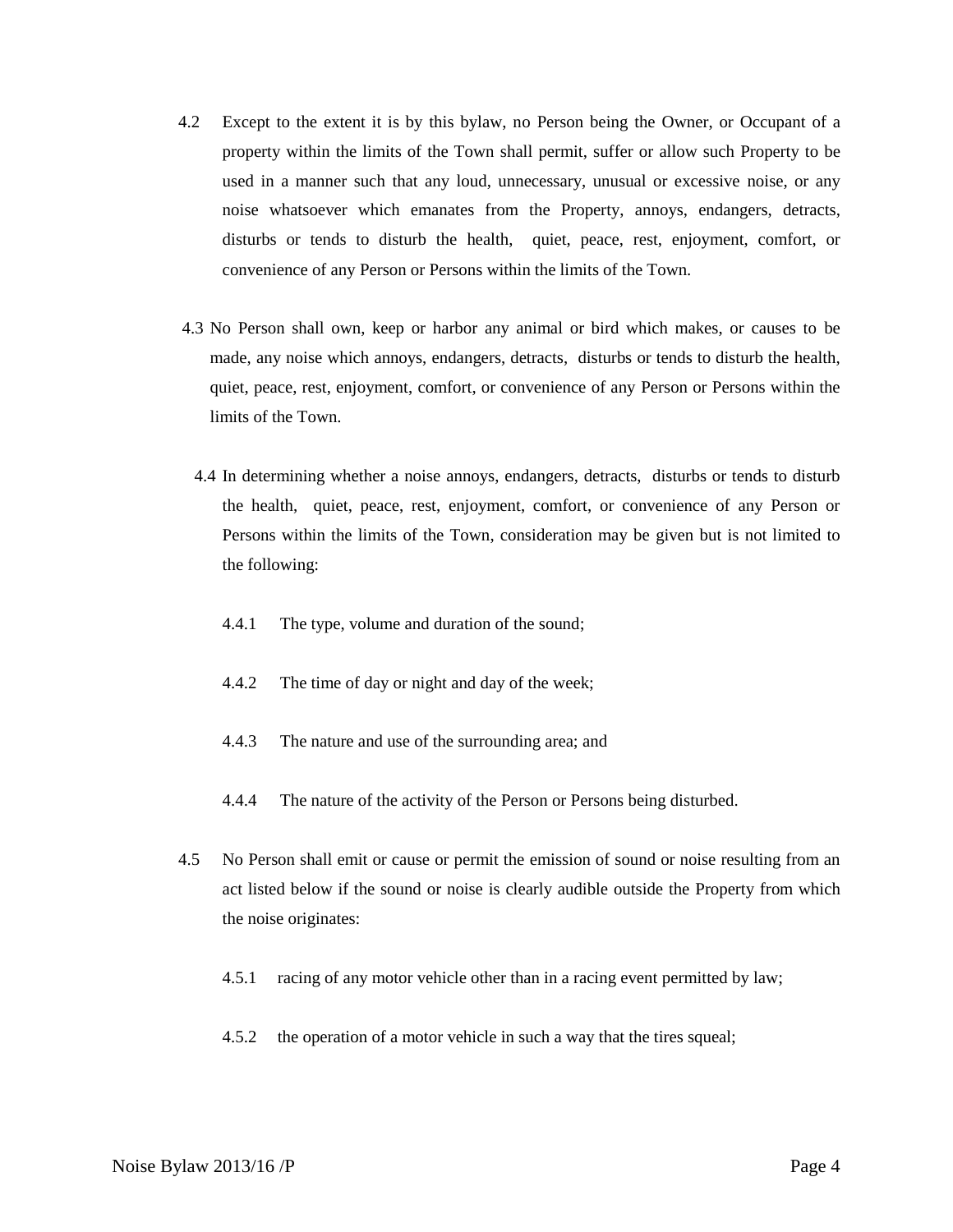- 4.5.3 the operation of a vehicle, engine, motor, construction equipment, or pneumatic device without an effective exhaust or intake-muffling device or other sound attenuation device of a type specified by the manufacturer, which is in good working order and in constant operation;
- 4.5.4 the operation of a vehicle or vehicle with a trailer resulting in banging, clanking, squealing or other like sounds due to improperly secured load or equipment or inadequate maintenance;
- 4.5.5 the operation of a vehicle horn or other warning device except where required or authorized by law or in accordance with good safety practices; and
- 4.5.6 the use of engine retarder brakes within Town limits, including that portion of Highway 22 that passes through the Town.
- 4.5.7 No Person shall shout, yell, scream, or swear in any public place, except where such behaviour is generally culturally acceptable (such as at sporting events) and in any event, rude, crude or otherwise offensive language is not permitted.

## **5. Industrial Noise**

- 5.1 Notwithstanding any other provisions of this Bylaw and whether or not the noise resulting therefrom may be heard in an adjoining area which is designated other than as an Industrial District, nothing in this Bylaw shall prevent the operation or carrying on of an industrial activity at any time during the day or night in an Industrial District where the activity is one which:
	- 5.1.1 is a permitted use in the district in which it is carried on or is a discretionary use for which the required permission has been obtained; or
	- 5.1.2 is a non-conforming use as the same is defined in the Land Use Bylaw for the district in which the use is being carried on.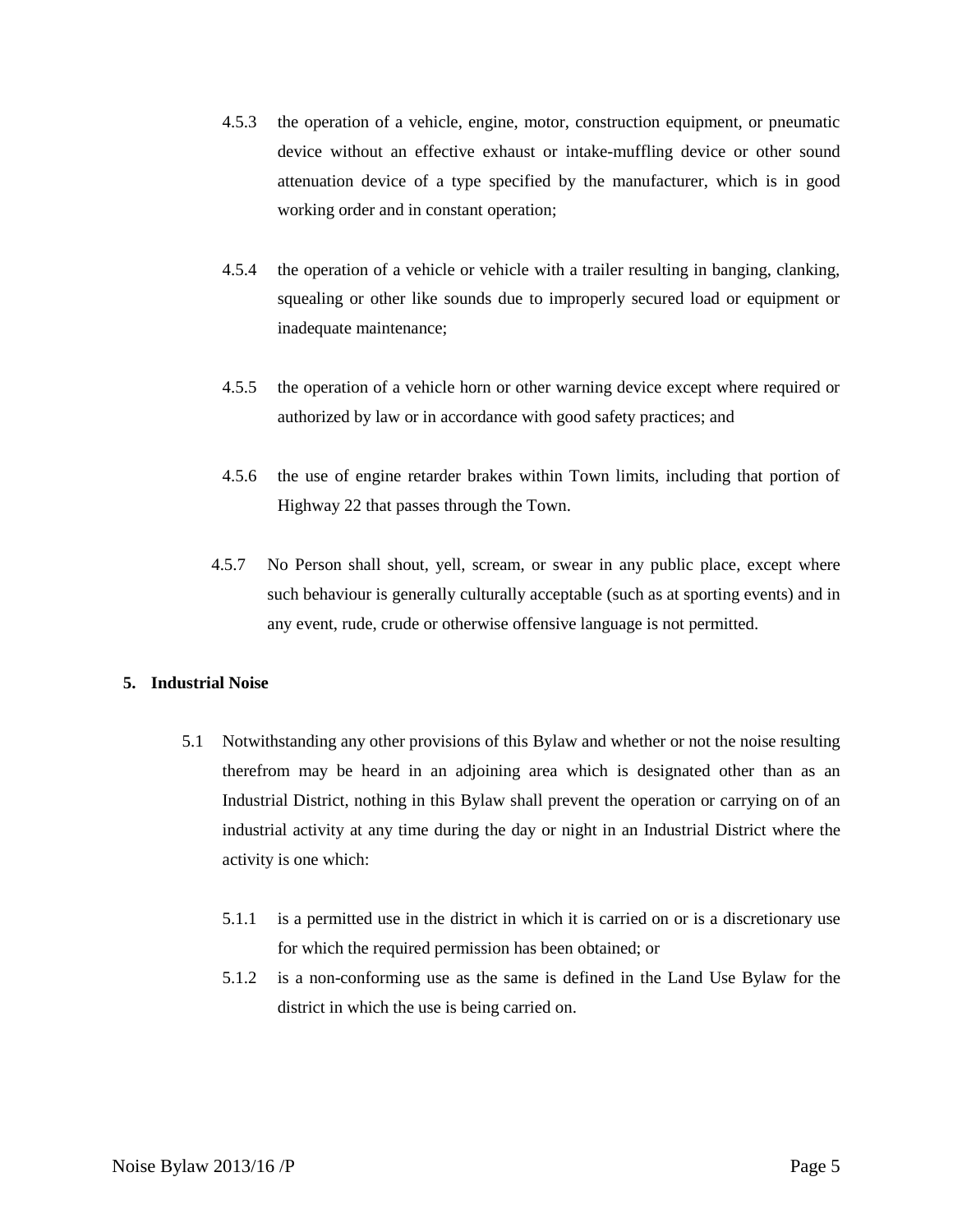5.2 Notwithstanding Section 5.1 in the operation or carrying on of an industrial activity in a district which would be curtailed or restricted but for Section 5.1, the Person operating or carrying on that industrial activity shall make no more noise than is necessary in the normal method of performing or carrying on of that activity.

# **6. Construction Noises**

- 6.1 Unless a Permit for such operation is first obtained from the Planning & Development Officer, or the Town Engineer, no Person shall carry on the construction of any type of structure which involves, but is not limited to, - hammering, sawing or the use of any mechanical tools or equipment capable of creating a sound which may be heard beyond the boundaries of the Property on which the activity is being carried out in any Agricultural District, future Residential District or an Industrial District, after 10:00 p.m. and before 7:00 a.m. of any day.
- 6.2 Subject to Section 7.1, unless a Permit is first obtained from the Planning & Development Officer or the Town Engineer, no Person shall operate or allow to be operated:
	- 6.2.1 a riveting machine;
	- 6.2.2 a concrete mixer;
	- 6.2.3 a gravel crusher;
	- 6.2.4 a steam shovel;
	- 6.2.5 a trenching machine;
	- 6.2.6 a drag line;
	- 6.2.7 a backhoe;
	- 6.2.8 an air or steam compressor, jack hammer or pneumatic drill;
	- 6.2.9 a tractor or bulldozer; or
	- 6.2.10 any other tool, device or machine of a noisy nature,

so as to create a noise, vibration or disturbance which may be heard or felt in a residential building at any time after 10:00 p.m. and before 7:00 a.m. of any day .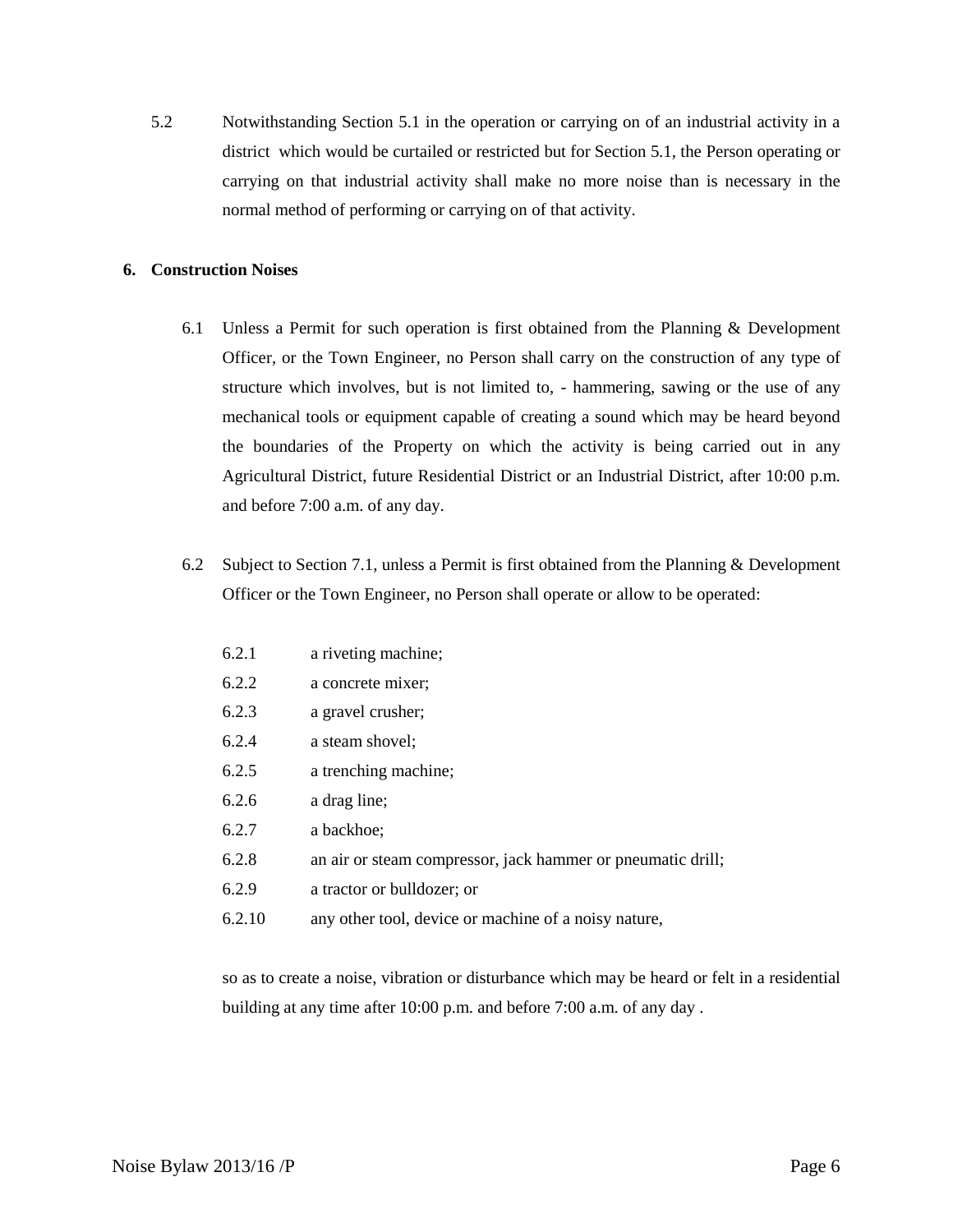#### **7. Exceptions and Allowances**

- 7.1 Any Person performing work of an emergency nature for the preservation or protection of life, health or property is exempt from the provisions of this Bylaw. The onus shall be on the Person performing the work to show that the work was of an emergency nature for the preservation or protection of life, health or property and will be required to obtain a Permit as soon as practicable.
- 7.2 Where an activity the performance of which would otherwise be in breach of the provisions of this Bylaw is deemed by a Peace Officer, in his sole discretions to be essential or practical, the Peace Officer may issue a Permit permitting the activity. Such Permit may be revoked at any time by the Town Manager.
- 7.3 Town-sanctioned activities are not subject to the provisions of this Bylaw. Such activities could include, but are not limited to, snow removal, street sweeping, maintenance, repair, cultural or recreational functions.
- 7.4 Notwithstanding section 7.2, Persons engaged in snow removal or street sweeping in Commercial Districts or Industrial Districts are exempt from provisions of this Bylaw.
- 7.5 Persons may operate home appliances including, but not limited to, lawn mowers, snow blowers, garden tillers, hedge trimmers, weed trimmers and air blowers, whether gas or electric provided:
	- 7.5.1 the equipment is properly maintained, to the manufacturers standards
	- 7.5.2 the equipment is operated in a normal manner for that type of equipment;
	- 7.5.3 the noise is of a temporary or intermittent nature; and
	- 7.5.4 the noise occurs between the hours of 7:00 a.m. and 10:00 p.m. of any day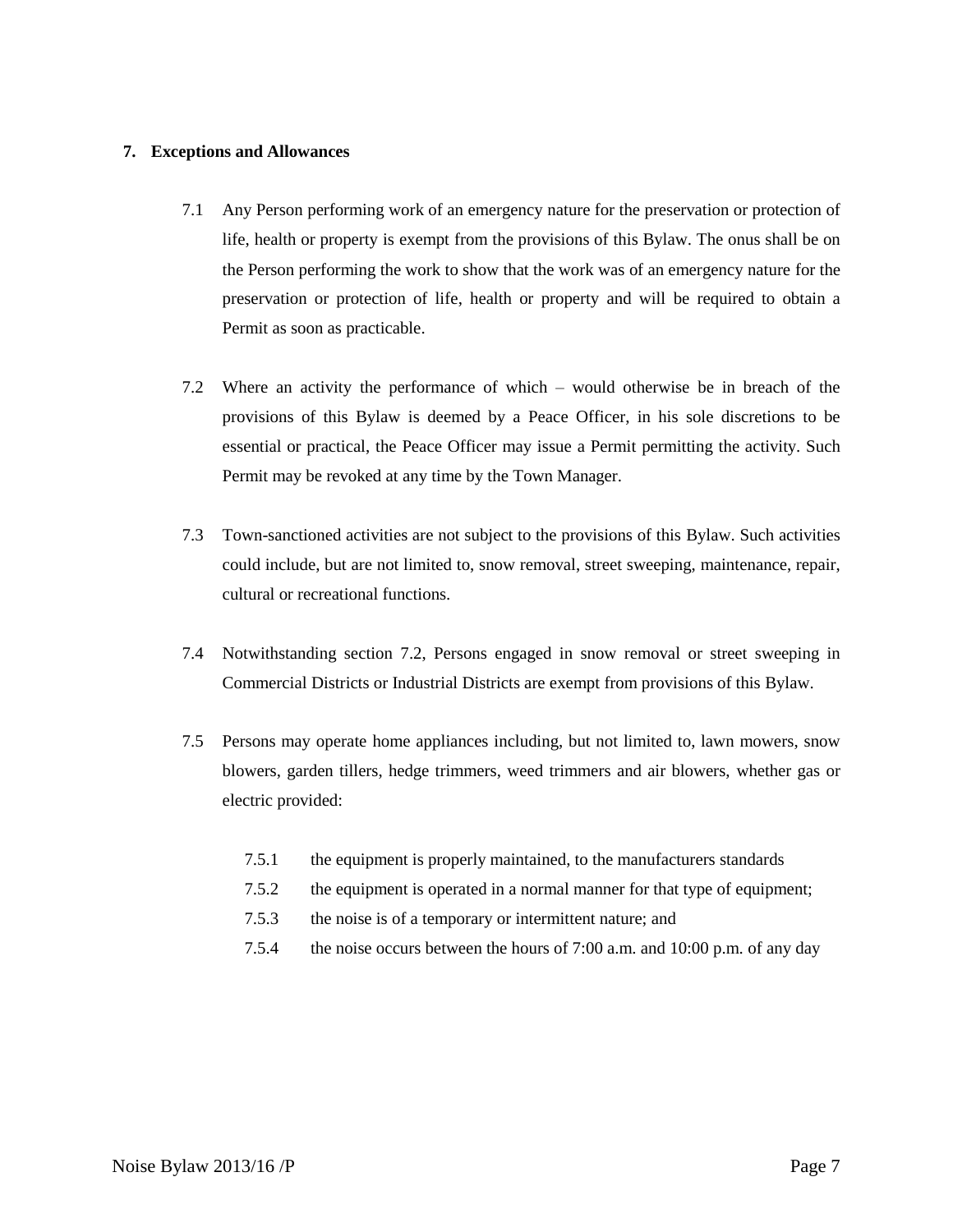7.6 Where an activity, which is not specifically prohibited or restricted by the Bylaw, involves creating or making a sound which is or may become, or creates or produces or may create or produce a disturbance or annoyance to other people or a danger to the comfort, repose health, peace, or safety of others, a Person engaging in such an activity shall do so in such a manner as to create as little of such sound as practicable under the circumstances.

#### **8. Permits**

8.1 A Planning & Development Officer may issue a Permit to a Person, group, society or organization for the purpose of allowing noise within a designated area and between designated times. The Town Manager may revoke such permit at any time.

# **9. Penalties**

- 9.3 Contravention of this bylaw is an offence and is subject to a fine not more than \$5000.00
- 9.4 A person who is guilty of an offence is liable to a fine in an amount not less than that established in this bylaw, and not exceeding \$5000.00, and to imprisonment for not more than six months for nonpayment of a fine.
- 9.5 The following fine amounts are established for use on Bylaw Violation Tags and Violation Tickets if a voluntary payment option is offered:
	- 9.5.1 \$250.00 for a first time offence
	- 9.5.2 \$500.00 for a second time offence
	- 9.5.3 \$5000.00 for a third and any subsequent offence
- 9.6 If a Bylaw Violation Tag is issued in respect of an offence the Bylaw Violation Tag must specify the fine amount established by this Bylaw for the offence.
- 9.7 A Person who commits an offence may, if a Bylaw Violation Tag is issued in respect of the offence, pay the fine amount established by this Bylaw for the offence and if the amount is paid on or before the required date, the Person will not be prosecuted for the offence.
- 9.8 If a Violation Ticket is issued in respect of an offence, the Violation Ticket may:
	- 9.8.1 specify the fine amount established by this Bylaw for an offence; or
	- 9.8.2 require a Person to appear in court without the alternative of making a Voluntary Payment
- 9.9 A Person who commits an offence may: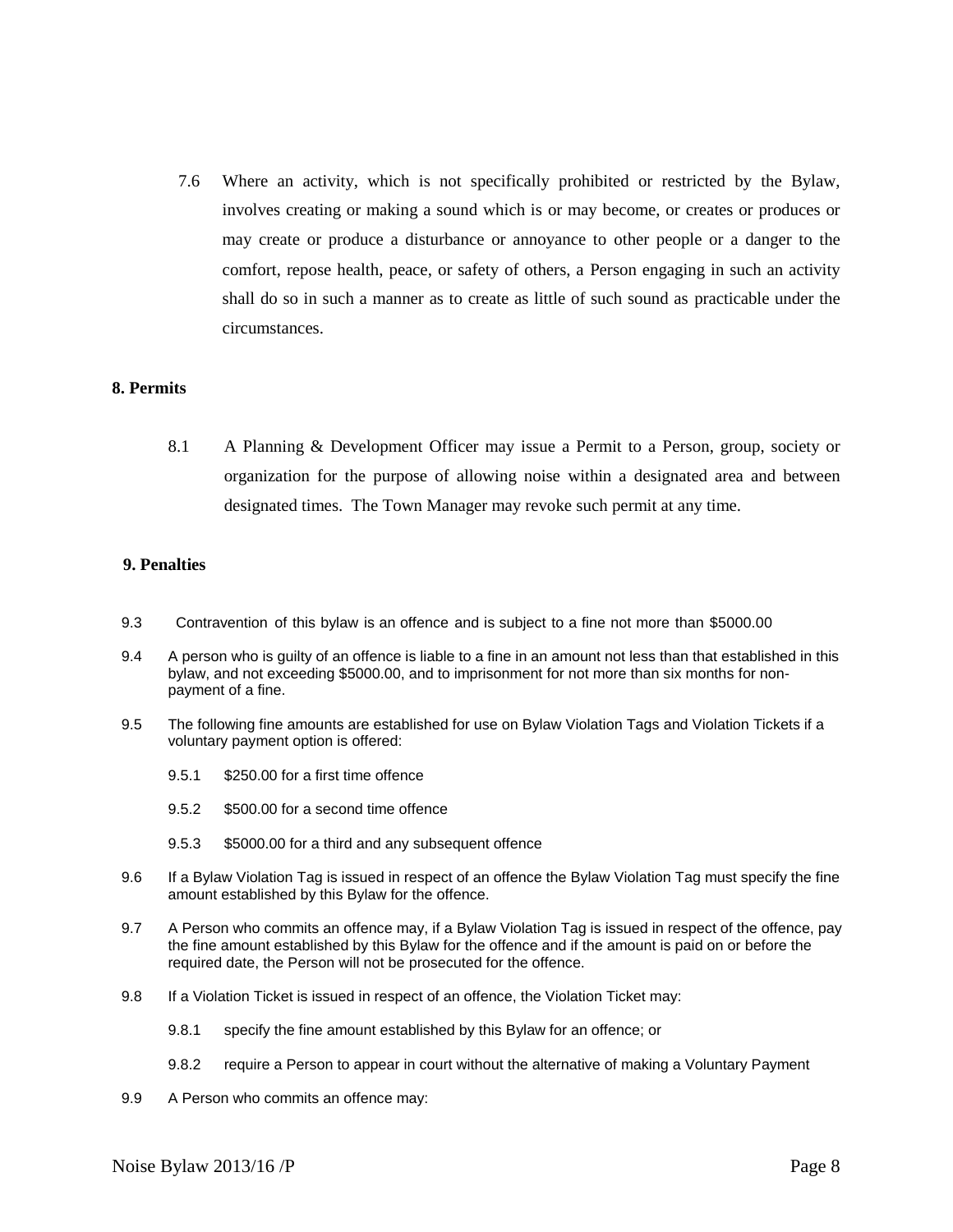- 9.9.1 if a Violation Ticket is issued in respect of an offence; and
- 9.9.2 if the Violation Ticket specifies the fine amount established by this Bylaw for the offence;

make a Voluntary Payment equal to the specified fine.

- 9.10 If the Town Manager, or his delegate, believes, on reasonable grounds that a Person is contravening any provision of this Bylaw, the Town Manager, or his delegate, may, by written order, require any Person responsible for the contravention to remedy it and the order may:
	- 9.10.1 direct the Person to stop doing something, or change the way in which the Person is doing it;
	- 9.10.2 direct the Person to take any action or measures necessary to remedy the contravention of the Bylaw if necessary, to prevent a re-occurrence of the contravention;
	- 9.10.3 state a time within which the Person must comply with the directions;
	- 9.10.4 state that if the Person does not comply with the directions within specified time, the Town will take the action or measure.
- 9.11 A Person named in and served with an order issued pursuant to section 9.10 shall comply with any action or measure required to be taken within the time specified.
- 9.12 An order issued pursuant to section 9.10 may be served:
	- (a) In the case of an individual:
		- (1) By delivering it personally to the individual
		- (2) By leaving it for the individual at their apparent place of residence with someone who appears to be at least 18 years of age; or
		- (3) By mail addressed to the individual at their apparent place of residence or at any address for the individual on the tax roll of the Town or at the Land Titles registry;
	- (b) In the case of a corporation:
		- (1) By delivering personally to any director or officer of the corporation
		- (2) By delivering it personally to a person apparently in charge of an office of the corporation at an address held out by the corporation to be its address; or
		- (3) By mail addressed to the registered office of the corporation
	- 9.13 Once a first offence has been filed, the file will remain active for a one-year period, after which the file will be closed. Any offence which occurs after the one-year period will be treated as a first offence.